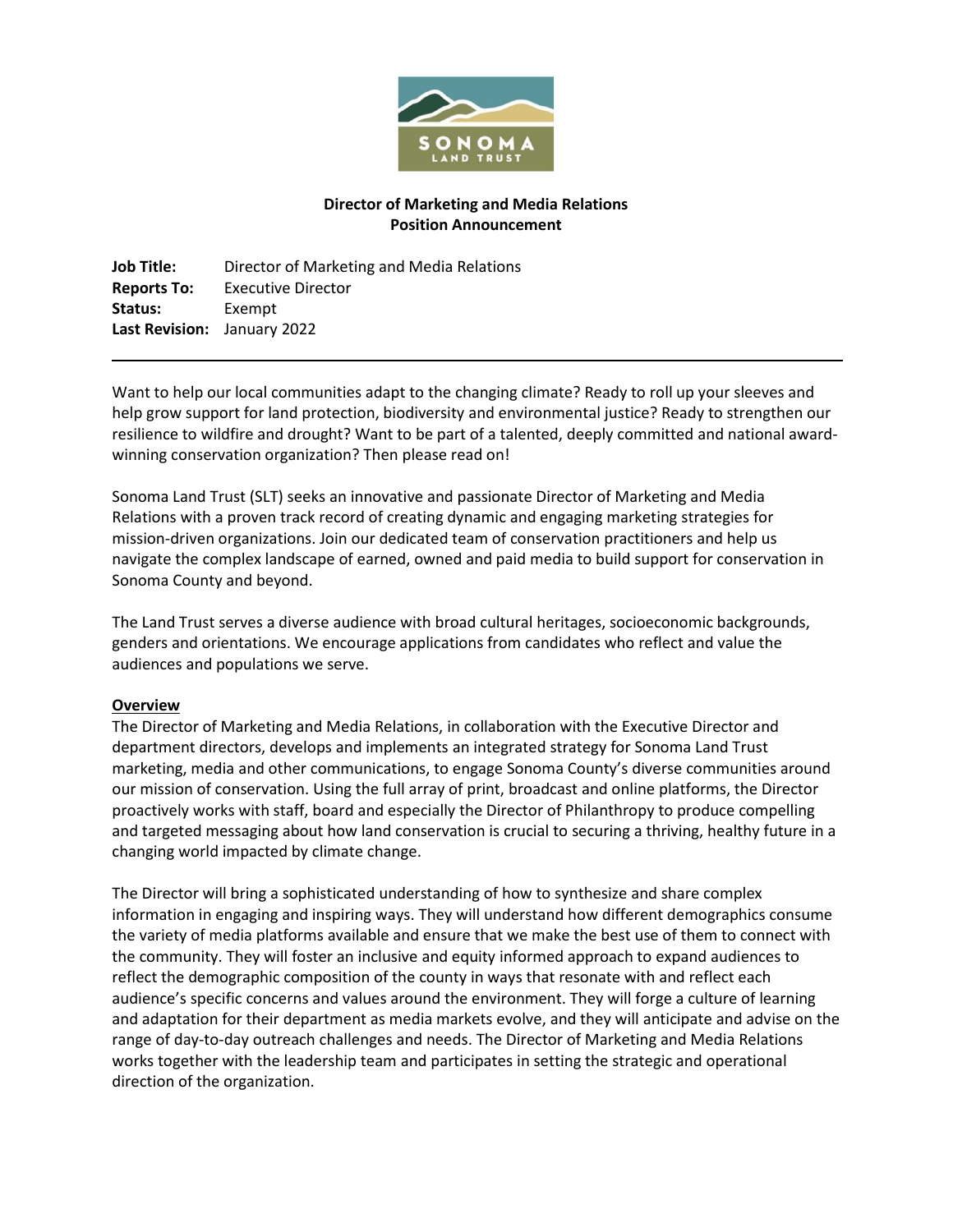## **Primary Responsibilities**

The Director of Marketing and Media Relations leads all marketing and communications functions across the organization and collaborates with department and program managers, project staff and consultants in three areas:

## **Marketing Strategy, Vision and Leadership**

- Create key messages and platform strategies that help all Land Trust staff, board and volunteers share the importance of conservation in Sonoma County effectively and consistently.
- With the Philanthropy Team and Board Development Committee, create and implement up-todate marketing strategies and plans designed to motivate giving and engagement and expand the constituency and support for SLT's climate-smart conservation programs and priorities.
- Develop culturally sensitive and relevant marketing and media strategies and the appropriate platforms to foster and enhance meaningful relationships with diverse audiences.
- Proactively identify inspiring stories about our work and the most effective ways to share them.
- Anticipate and/or identify communications challenges and emerging issues faced by the organization and propose appropriate solutions.
- Oversee the continued evolution and integrity of SLT's marketing and media programs and branding.

#### **Communications Operations**

- Lead the overall design, theme, focus and production of social media communications, website, electronic and print publications including the Impact Report, semi-annual newsletters, monthly e-newsletter, special briefings, press releases and others.
- Engage, cultivate and manage media relationships to ensure coverage surrounding Sonoma Land Trust acquisitions, programs, events, announcements and other projects.
- Support the preparation of communications strategies and materials for public events and provide guidance for staff producing other external communications materials.
- Manage the day-to-day activities of the communications department, including budgeting, planning and staff development.
- Cultivate and maintain collaborative relationships with communications staff and other key personnel of allied organizations and agencies.
- Stay informed of developments in the fields of communications, public relations, marketing and media technology so that the Land Trust can effectively deploy up-to-date methodologies and tools to transmit conservation messages.
- Lead the development, review and approval of all Sonoma Land Trust communications prior to release.
- Ensure consistently implemented brand standards for style, design, messaging and tone.
- Manage email lists and segmentation for electronic communications efforts, currently hosted on iContact.
- Produce reports on communication efforts and share with appropriate stakeholders.

# **Team Development/Management**

- Hire, train and manage Sonoma Land Trust's communications staff to support the development and execution of the communications strategy.
- Promote a culture of high performance and continuous improvement that values learning and a commitment to quality.
- Manage relationships with marketing and media-associated contractors and vendors.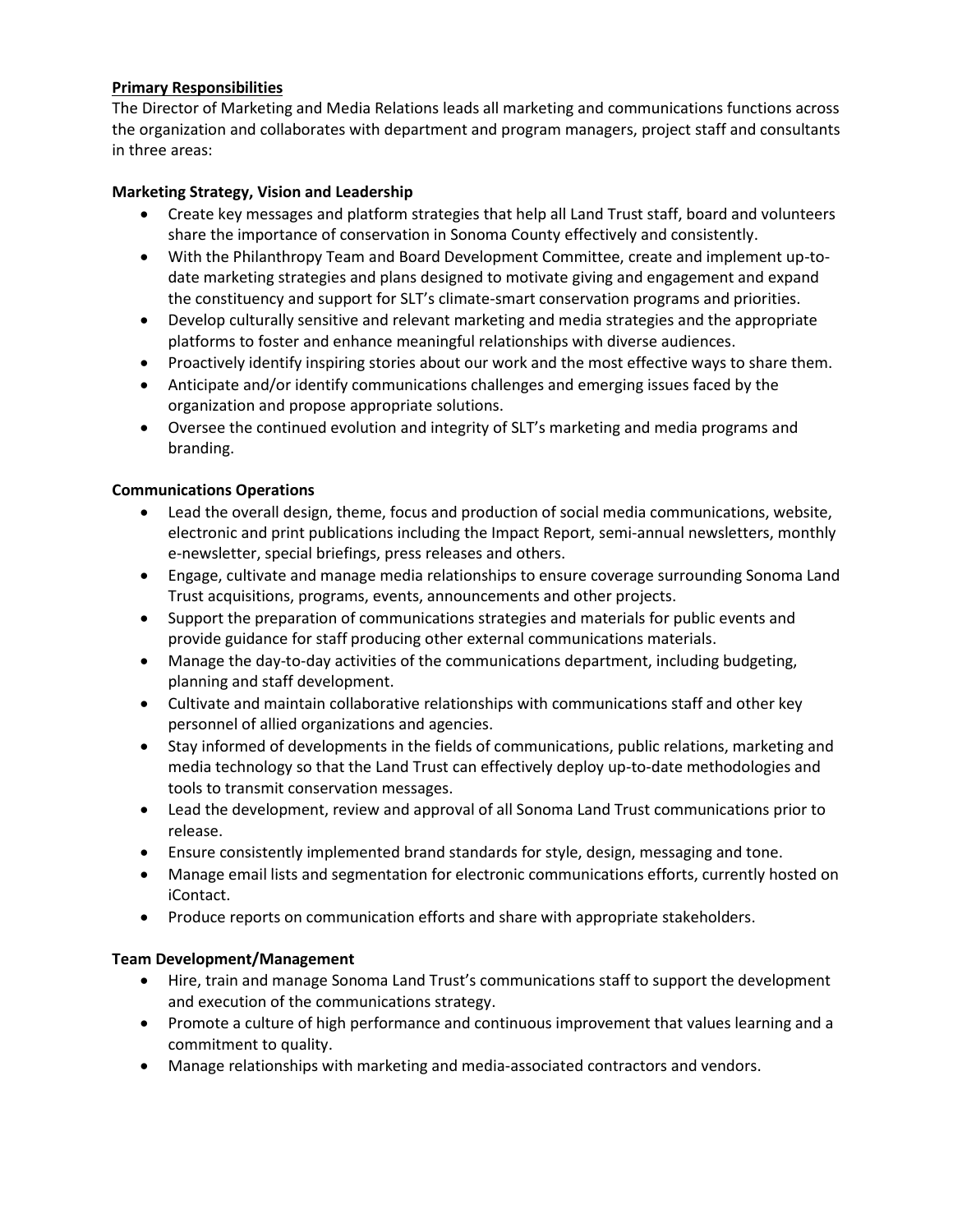## **Essential Qualifications**

- Bachelor's degree with successful leadership experience in marketing and communications across all platforms, **OR** at least 5 years' experience in planning and managing a successful marketing (especially online) and/or media relations and/or strategic communications program, preferably in the mid- to large-size non-profit sector.
- Demonstrated success in developing marketing/media programs that effectively reach and build new and diverse audiences.
- Demonstrated skill in proactively building media contacts and successfully positioning stories to achieve high-impact placements.
- Excellent writing and editing skills for publication.
- Experience overseeing the design and production of print and electronic materials and publications.
- Excellent judgment with demonstrated managerial, organizational and creative problem-solving skills.
- A passion for conservation and environmental issues.

# **Preferred Skills and Experience**

- Demonstrated success in developing strategies that grow both the audience for and understanding of a non-profit's mission and goals.
- Successful track record of collaboration with non-profit fundraising and program teams.
- Innovative thinker, with a track record for translating conservation work into compelling stories.
- Experience with bilingual communications, ideally in Spanish and English.
- Organizational effectiveness ability to influence and engage direct and indirect reports, peers and the board of directors.
- Demonstrated track record as someone who thrives on managing a variety of key initiatives concurrently.
- Experience in mentoring and coaching peers in marketing and communications skills.
- Experience developing communications for specific demographic audiences, such as the Latinx community.
- Spoken and/or written Spanish language skills helpful for some aspects of our communications projects.

# **About Sonoma Land Trust**

Sonoma Land Trust works in alliance with nature to conserve and restore the integrity of the land with a focus on climate resiliency. The organization is also committed to ensuring more equitable access to the outdoors. Since 1976, the non-profit Land Trust has protected more than 58,000 acres of scenic, natural, agricultural and open land for future generations. Sonoma Land Trust was the recipient of the 2019 Land Trust Alliance Award of Excellence and is accredited by the Land Trust Accreditation Commission. The Land Trust has also been named one of the Best Places to Work by the North Bay Business Journal. For more information, please visi[t www.sonomalandtrust.org.](http://www.sonomalandtrust.org/)

We are passionate about building and sustaining an inclusive and equitable working environment that is representative of the communities we serve. We know that having varied perspectives leads to better outcomes to solve the complex problems of conservation, climate change and environmental justice in Sonoma County.

#### **Schedule, Salary & Benefits**

Position is 40 hours per week. Salary starting at \$100,000 and is commensurate with experience. Benefits include generous employer contributions to medical, dental and vision insurance plans.